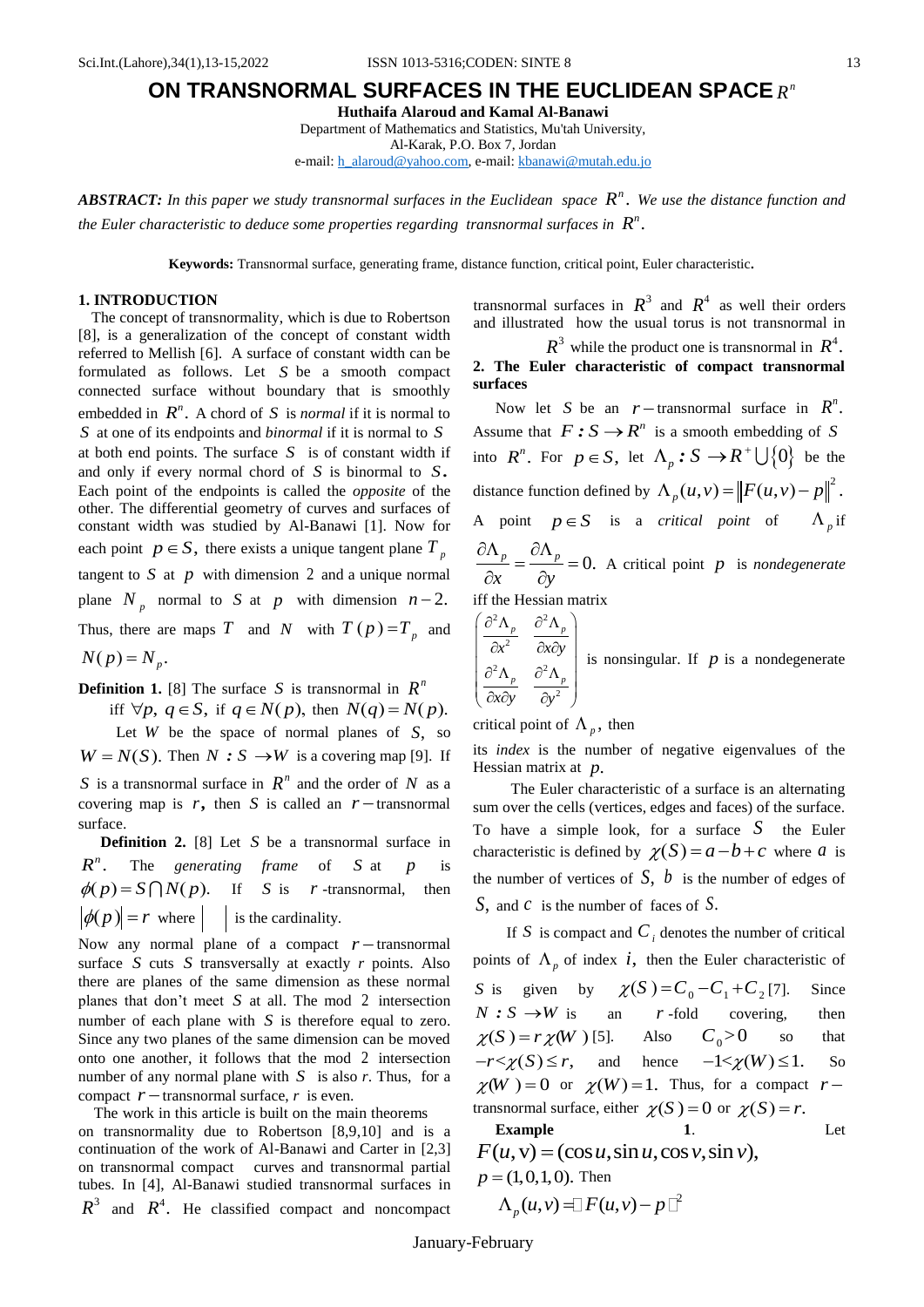Now  $\frac{p}{p} = 2\sin u, \frac{\partial \Lambda_p}{\partial y} = 2\sin v.$  $\frac{v_p}{u} = 2\sin u, \frac{\partial^2 v}{\partial v}$ Now<br> $\partial \Lambda_p$   $\partial \Lambda_p$  $=2\sin u, \frac{\partial \Lambda_p}{\partial x} = 2\sin \frac{\partial \Lambda_p}{\partial y} = 2\sin \frac{\pi}{2}$  $\frac{\partial^2 V_p}{\partial u} = 2 \sin u, \frac{\partial^2 V_p}{\partial v} =$ Hence for the critical points, we have  $u = \{0, \pi\}, v = \{0, \pi\}.$ Thus,  $\Lambda_p$ has four nondegenerate critical points, namely  $(1,0,1,0)$ ,  $(1,0,-1,0)$ ,  $(-1,0,1,0)$ ,  $(-1,0,-1,0)$ . Now

$$
\frac{\partial^2 \Lambda_p}{\partial^2 u} = 2 \cos u \text{ and } \frac{\partial^2 \Lambda_p}{\partial^2 v} = 2 \cos v,
$$
  

$$
\frac{\partial^2 \Lambda_p}{\partial u \partial v} = \frac{\partial^2 \Lambda_p}{\partial v \partial u} = 0.
$$

Thus, the Hessian matrix is

14 
$$
3x \sinh(t, \text{Labor}) \cdot 3(1), 13-15 = (cos u-1)2 + (sin u - 0)2 (cos v - 1)2 + (sin v - 0)2  $\frac{\partial \Lambda_p}{\partial \nu} = 2 \cos u + 1 + \sin^2 u + \cos^2 v - 2 \cos v + 1 + \sin^2 v \frac{\partial \Lambda_p}{\partial \nu} = 4 - 2 \cos u - 2 \cos v.$   
\nNow  
\n
$$
\frac{\partial \Lambda_p}{\partial u} = 2 \sin u, \frac{\partial \Lambda_p}{\partial v} = 2 \sin v.
$$
  
\nHence for the critical points, we have Hence  $\frac{\partial \Lambda_p}{\partial v}$  (4)  
\n $u = \{0, \pi\}, v = \{0, \pi\}.$  Thus,  $\Lambda_p$  has four  
\nnondegenerate critical points, namely (1,0,1,0), and  $q - v$  while Re  
\n $\frac{\partial^2 \Lambda_p}{\partial u^2} = 2 \cos u$  and  $\frac{\partial^2 \Lambda_p}{\partial^2 v} = 2 \cos v$ ,  
\n $\frac{\partial^2 \Lambda_p}{\partial u \partial v} = \frac{\partial^2 \Lambda_p}{\partial v \partial u} = 0.$   
\nThus, the Hessian matrix is critical  
\n $H = \begin{pmatrix} 2 \cos u & 0 \\ 0 & 2 \cos v \end{pmatrix}$ , and so  
\nat  $(u, v) = (0, 0), H_1 = \begin{pmatrix} 2 & 0 \\ 0 & 2 \end{pmatrix}$ , that  $q \in \mathbb{Z}$   
\nat  $(u, v) = (\pi, 0), H_2 = \begin{pmatrix} 2 & 0 \\ 0 & 2 \end{pmatrix}$ ,  
\nat  $(u, v) = (\pi, \pi), H_3 = \begin{pmatrix} -2 & 0 \\ 0 & 2 \end{pmatrix}$ ,  
\n $H = (0, -2)$   
\nHence  $H_1$  has no negative eigenvalues, and so index  $(H_1)$  function  
\nat  $(u, v) = (\pi, \pi), H_4 = \begin{pmatrix} -2 & 0 \\ 0 & -2 \end{pmatrix}$ ,  
\nHence  $H_1$  has no negative eigenvalues, and so index  $(H_1)$  function  
\
$$

Hence  $H_1$  has no negative eigenvalues, and so index( $H_1$ )  $= 0$ . Similarly, index  $(H_2) =$  index  $(H_3) = 1$ , index  $(H_4) = 2$ . Thus,  $C_0 = 1$ ,  $C_1 = 2$ ,  $C_2 = 1$ .  $\chi(S) = C_0 - C_1 + C_2 = 1 - 2 + 1 = 0.$ 

**Theorem 1.** Let S be a surface in  $R^n$ . Then the following are equivalent:

(1) The surface *S* is  $r$  – transnormal.

(2) The distance function on  $S$  has  $r$  nondegenerate critical points.

**Proof.**  $(a \Rightarrow b)$  Assume that S is r – transnormal. Then  $N: S \to W$  is a covering map with order *r*. Let  $\Lambda_p : S \to R^+ \cup \{0\}$  be the distance function defined by  $\Lambda_p(u, v) = F(u, v) - p \Box^2$  where  $p \in S$  and  $(u, v)$ are local coordinates of *S*. Of course, *S* is the image of *F*. Now we show that  $\Lambda_p$  has a nondegenerate critical point at  $q$  iff  $q - p$  is in in  $N(q)$ . For, point at q iff  $q-p$  is in  $N(q)$ .<br>  $\Lambda_p(u,v) = (F(u,v)-p) \cdot (F(u,v)-p)$ , and so

 $\frac{p}{q}(q) = 2 \frac{\partial F}{\partial q}(q) \cdot (q - p)$  $u^{\frac{p}{\alpha}}(q) = 2 \frac{\partial u}{\partial u}$  $\frac{\partial \Lambda_p}{\partial p}(q) = 2 \frac{\partial F}{\partial q}(q) \cdot (q-p)$  $\frac{\partial^2 p}{\partial u}(q) = 2 \frac{\partial^2 p}{\partial u}(q)$ and  $\frac{p}{\rho}(q) = 2 \frac{\partial F}{\partial q} (q) \cdot (q - p)$  $\frac{P_p}{\partial v}(q) = 2 \frac{\partial P}{\partial v}$  $\frac{\partial \Lambda_p}{\partial x}(q) = 2 \frac{\partial F}{\partial x}(q) \cdot (q-p)$  $\frac{d^{2}P}{dx^{2}}(q) = 2\frac{\partial P}{\partial y}(q) \cdot (q)$ Hence  $\frac{\partial \Lambda_p}{\partial q} (q) = \frac{\partial \Lambda_p}{\partial q} (q) = 0$  $\frac{v}{u}(q) = \frac{v}{\partial v}$  $\partial \Lambda_{p}$   $\partial \Lambda_{p}$  $(q) = \frac{\partial \Lambda_p}{\partial q}(q) = 0$  $\frac{\partial \Lambda_p}{\partial u}(q) = \frac{\partial \Lambda_p}{\partial v}(q) = 0$  iff  $q - p \perp \frac{\partial F}{\partial u}(q)$ *u*  $-p \perp \frac{\partial F}{\partial (q)}$  $\hat{o}$ and  $q-p\perp \frac{\partial F}{\partial q}(q)$ *v*  $-p \perp \frac{\partial F}{\partial q}(q)$  is  $\frac{\partial Y}{\partial v}(q)$  iff  $q-p \in N(q)$ . Thus, the set of critical points of  $\Lambda_p$  is the generating frame  $\varphi(p)$ . While Robertson in [ 9] had proved that a transnormal surface does not meet its sets of focal points, one can conclude that  $p$  is not a focal point of  $S$ , and so  $q$  is a

nondegenerate critical point of  $\Lambda_p$ .

 $b \implies (a)$  Let  $p \in S$ . Then  $\Lambda_p$  has a set  $\Delta$  of r critical points including *p* itself. Since  $\forall q \in \Delta$ ,  $(q-p).\frac{\partial \Lambda_p}{\partial q}(q) = (q-p).\frac{\partial \Lambda_p}{\partial q}(q) = 0,$  $\frac{\Delta_p}{u}(q) = (q-p)\frac{\partial \Lambda}{\partial v}$ points including *p* itself.<br>  $\partial \Lambda_p$  (c) = (c, n)  $\partial \Lambda_p$  $(-p)\cdot \frac{\partial \Lambda_p}{\partial x}(q) = (q-p)\cdot \frac{\partial \Lambda_p}{\partial y}(q) = 0$ , if  $\frac{\partial \Lambda_p}{\partial u}(q) = (q-p) \cdot \frac{\partial \Lambda_p}{\partial v}(q)$ it is clear that  $q \in N(p)$ . By symmetry,  $p \in N(q)$ . Hence  $N(p) = N(q)$ , and so *S* is transnormal. But  $\left|\Delta\right| = r$ . Hence *S* is  $r$  – transnormal.

**Corollary 1.** If *S* is an  $r$ -transnormal surface in  $R^n$ , then the order of the covering map  $N: S \to W$  is the number of nondegenerate critical points of the distance function that is defined on *S*.

A function whose all critical points are nondegenerate is called a Morse function [7]. So good news are guaranteed by the next corollary.

**Corollary 2**. Any transnormal surface admits a Morse function on itself, in particular the distance function.

**Theorem 2.** The index of  $p$  as a minimum point of

 $\Lambda_p$  is the number of negative eigenvalues of the first

fundamental matrix evaluated at *p*.

**Proof.** Recall that

$$
\frac{\partial \Lambda_p}{\partial u} = 2F_u \cdot (F - p) \text{ and } \frac{\partial \Lambda_p}{\partial v} = 2F_v \cdot (F - p).
$$
\nThus,\n
$$
\frac{\partial^2 \Lambda_p}{\partial^2 u} = 2F_{uu} \cdot (F - p) + 2F_u \cdot F_u = 2F_{uu} \cdot (F - p) + 2E,
$$
\n
$$
\frac{\partial^2 \Lambda_p}{\partial u} = 2F_u \cdot (F - p) + 2F_u \cdot F = 2F_u \cdot (F - p) + 2G.
$$

$$
\frac{\partial^2 \Lambda_p}{\partial^2 v} = 2F_{vv} \cdot (F - p) + 2F_{v} \cdot F_v = 2F_{vv} \cdot (F - p) + 2G,
$$
  

$$
\frac{\partial^2 \Lambda_p}{\partial u \partial v} = 2F_{uv} \cdot (F - p) + 2F_{u} \cdot F_v = 2F_{uv} \cdot (F - p) + 2F.
$$

Now if  $q$  is a nondegenerate critical point, then  $\Lambda_u(q) = \Lambda_v(q) = 0$ , and